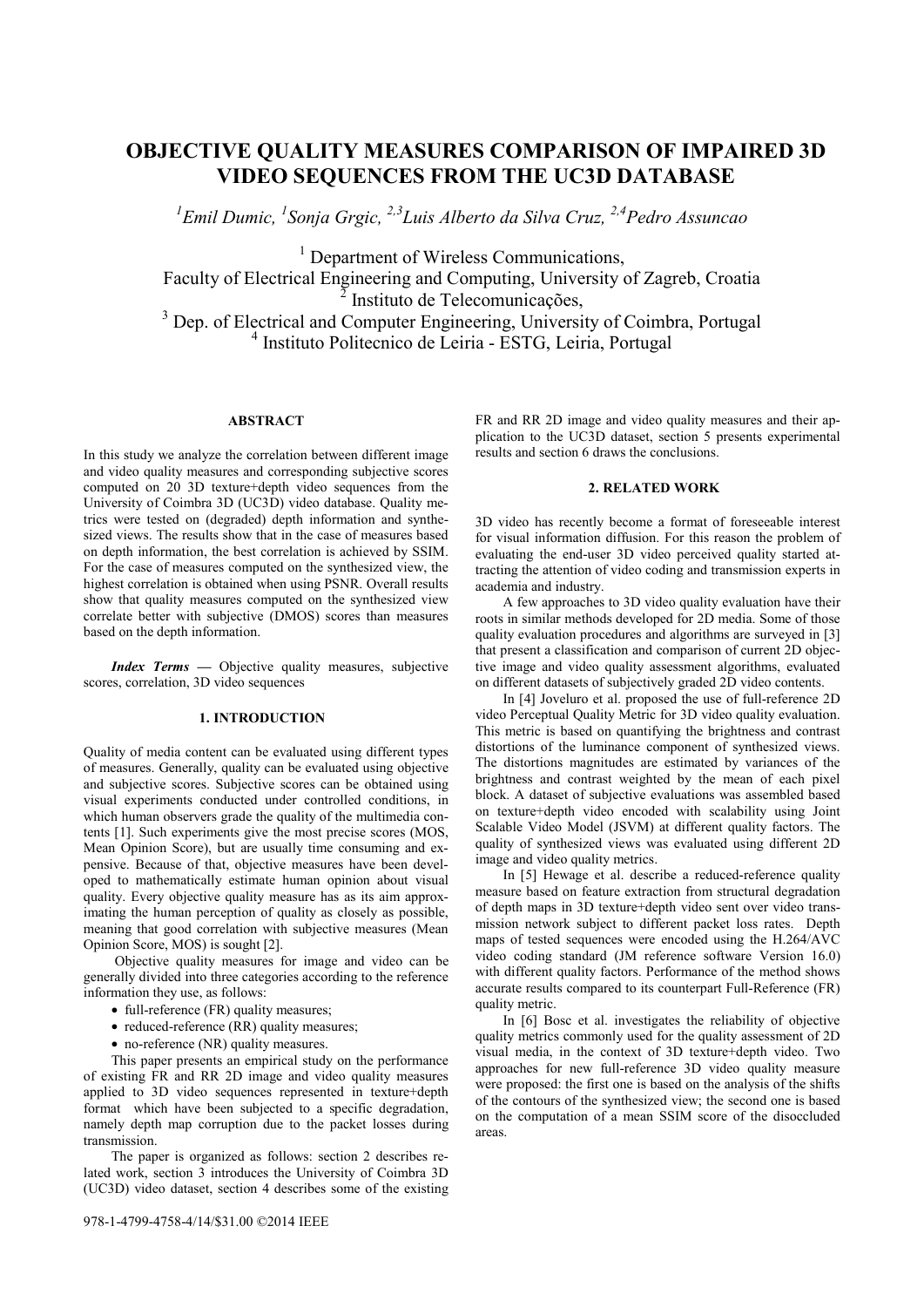## **3. UC3D DATABASE**

The UC3D database consists of four different original 3D video sequences in texture+depth format with 10 seconds of duration. For each original sequence, five degraded sequences were produced with different frame burst lengths and different number of affected frames. In the set of four sequences, three of them have 300 frames (30 fps) and the other has 250 frames (25 fps). The degradations introduced to generate the impaired videos affect only the depth maps and simulate losses of packets transporting encoded depth data [7]. For each impaired depth map sequence a (new, degraded) synthesized view was rendered using the original texture information (and degraded depth map). To allow quality comparisons leading to the grading of the effect of depth information losses, for each of the four source sequences a nondegraded view was synthesized, based on the original texture and original depth information.

Details about each of the tested 3D video sequences are presented in Table 1.

Table 1 - Original 3D Sequences

| Sequence        | Resolution | <b>Frame Rate</b> | <b>Frames</b> |  |
|-----------------|------------|-------------------|---------------|--|
| <b>Balloons</b> | 1024x768   | 30fps             | 300           |  |
| Kendo           | 1024x768   | 30fps             | 300           |  |
| Champagne       | 1280x960   | 30fps             | 300           |  |
| poznancarpark   | 1920x1088  | 25fps             | 250           |  |

Subjective evaluations were made using DSCQS (Double Stimulus Continuous Quality Scale), which conforms with ITU-R BT.500-11 [8]. The test media consisting of original and degraded video sequences were presented to 35 observers (aged 21 to 47 years), whose visual and depth acuity was verified using the "Fly" test. The 3D visual stimuli were displayed on a 20 inch autostereoscopic 3D Philips WOWvx (9-view) display. Monitor settings used were the factory defaults. To obtain a larger result set in a shorter time and to prevent eye fatigue due to 3D content viewing, each reference-distorted pair was presented twice (in random order). The viewers knew beforehand that in all the pairs the first video to appear was the reference. In this way, 40 scores per observer were recorded. For each observer a weighted mean of the 2 grades pertaining to the same reference-distorted pair was calculated yielding a (differential) quality score [1]. At the end, 20 difference mean opinion scores (DMOS) were calculated.

For each affected video sequence, a number of key statistical parameters describing the extent and distribution of the degradations were computed, such as the average number of frames affected by the depth losses (affected frame rate - AFR) and the length and frequency of bursts of affected frames.

Figure 1 shows the dependency between AFR and DMOS scores. It can be seen that AFR is already well correlated with DMOS scores (Spearman's correlation is 0.9023), which probably increases correlation with all objective measures.

Figure 2 shows histograms of the length of bursts of affected frames for the best and worst case of balloons video sequence is shown in Figure 2. This type of information (burst length and respective frequencies) could be potentially used in the future work to support the proposal of a no-reference objective quality measure.



Figure 2. Histogram of affected frame length versus number of cases, UC3D database, video 1 (balloons): a) best case (AFR= 2%), b) worst case (AFR= 91.33%)

#### **4. EVALUATED QUALITY MEASURES**

A total of 4 original and 20 degraded 3D video sequences were evaluated through the application of objective (i.e. computable) quality measures, using either the depth information or the synthesized view information.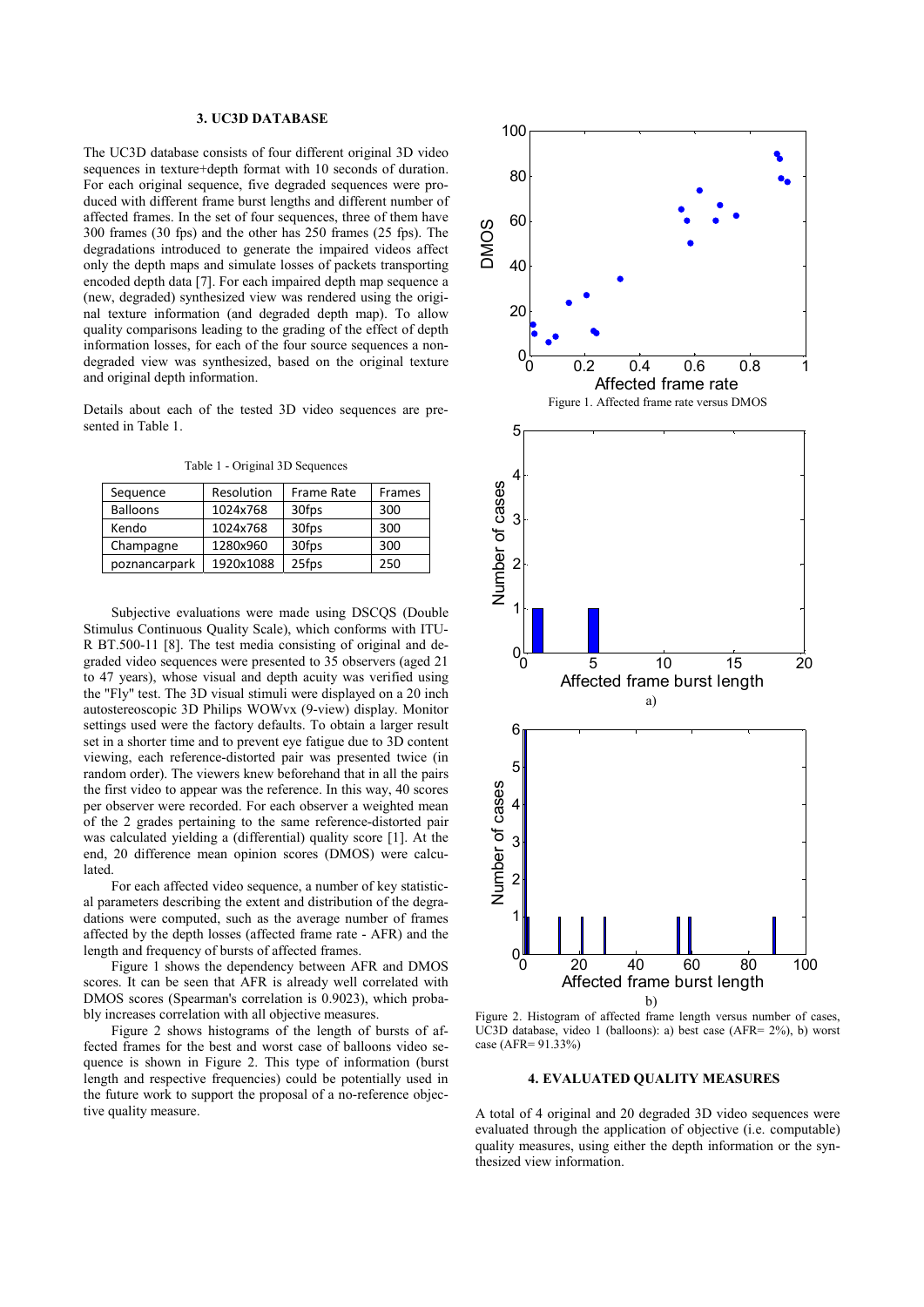Several full reference image and reduced reference 2D video measures were computed and the scores obtained were compared with the DMOS (Difference Mean Opinion Score) values of the previously described 3D database.

The measures used were:

- MS-SSIM (Multiscale Structural Similarity Index) [9],
- PSNR (Peak Signal to Noise Ratio),
- SSIM (Structural Similarity Index) [10],
- VIF (Visual Information Fidelity) [11],
- VSNR (Visual Signal-to-Noise Ratio) [12],
- IW-SSIM (Information Weighted SSIM) [13],
- IW-PSNR (Information Weighted PSNR) [13],
- IQM2 (Image Quality Measure 2) [14] and
- RVQM (Reduced Video Quality Measure) [15].

RVQM is a 2D video quality measure, while the others are image quality measures.

IQM2 was calculated using SPWT (Steerable Pyramid Wavelet Transform) with 2 orientations as recommended [14]. On each scale and orientation of SPWT transform a modified SSIM (only structure and contrast component) was applied and final measure was calculated by multiplying the modified SSIM grades over all subbands.

RVQM [15] was calculated using 272 (width) x 272 (height) x 32 (frame) pixels, step size 16 pixels, 1st order and 3rd component of the Riesz transform. On each scale modified SSIM (only structure and contrast component) in 3 dimensions was applied and final measure was calculated by multiplying modified SSIM grades over all subbands.

For each sequence a quality score was computed for the corresponding depth map sequence and a second score was computed for the respective synthesized view sequence. In the case of image-based quality measures, the video-level quality scores were calculated as the average of the individual framelevel quality grades of all frames in the sequence. The original resolution of the test sequences (given in Table 1) were provided to each tested metric.

It should be noted that, because of the different postprocessing techniques that WOWVx display uses, to render its own views, it is possible that tested metrics did not include all effects on final video quality. In this experiment, the monitor used all of its default values.

## **5. RESULTS**

The quality estimates produced by the previously described image and video quality measures have been compared to the database subjective scores using Spearman's rank order correlation. This correlation measure assesses how well an arbitrary monotonic function can describe the relationship between two variables, without making any assumptions about the frequency distribution of the variables. Spearman's correlation coefficient is calculated like Pearson's correlation but over ranked variables. Overall results are presented in

Table 2 and Figure 3 from which it can be concluded that among all the tested measures, the best results were obtained using SSIM of the depth maps and PSNR of the synthesized views. RVQM measure gives second best results in both cases.

For the measures applied to the depth information, SSIM, PSNR and RVQM have Spearman's correlation higher than 0.9, while in the case of synthesized view-based quality scores, all measures beside VSNR have correlation higher than 0.9. Only VSNR showed lower correlation in both depth and synthesized measure comparisons. This is probably due to the VSNR calculation in logarithmic scale (dB) and, in some cases, the occurrence of many undistorted frames per video sequence, in which cases VSNR gives high but finite score. Comparison using depth view was made because it can point out future directions towards new 3D video quality measures. For example, reduced reference measure using only finite number of parameters from depth view or no reference measure with parameters extracted from degraded bitstream could correlate well with HVS [7].

 When comparing results from depth and synthesized views, nearly all measures have better correlation in synthesized view (only SSIM and VSNR have lower correlation in synthesized view). This is probably because synthesized view carries more visual information than depth, so it is better correlated with **HVS** 

As described earlier, AFR is well correlated with DMOS scores, which could have impact on the final correlation between tested objective measures and DMOS (by increasing it). In the future, the use of information about this type of degradation (depth map degradation due to the packet losses) to estimate the synthesized view quality could be more thoroughly evaluated using more test video sequences with equal AFR but with different affected frame burst length.

Table 2 - Spearman's correlation between different metrics and DMOS, UC3D database

|                          | MS-SSIM | <b>PSNR</b> | SSIM   | VIF    | <b>VSNR</b> | IW-SSIM | <b>IW-PSNR</b> | IOM <sub>2</sub> | <b>RVOM</b> |
|--------------------------|---------|-------------|--------|--------|-------------|---------|----------------|------------------|-------------|
| Spearman's corr<br>depth | 0.8827  | 0.9293      | 0.9474 | 0.8842 | 0.6722      | 0.8902  | 0.8992         | 0.8947           | 0.9293      |
| Spearman's corr<br>synth | 0.9368  | 0.9639      | 0.9338 | 0.9278 | 0.4571      | 0.9564  | 0.9564         | 0.9383           | 0.9579      |